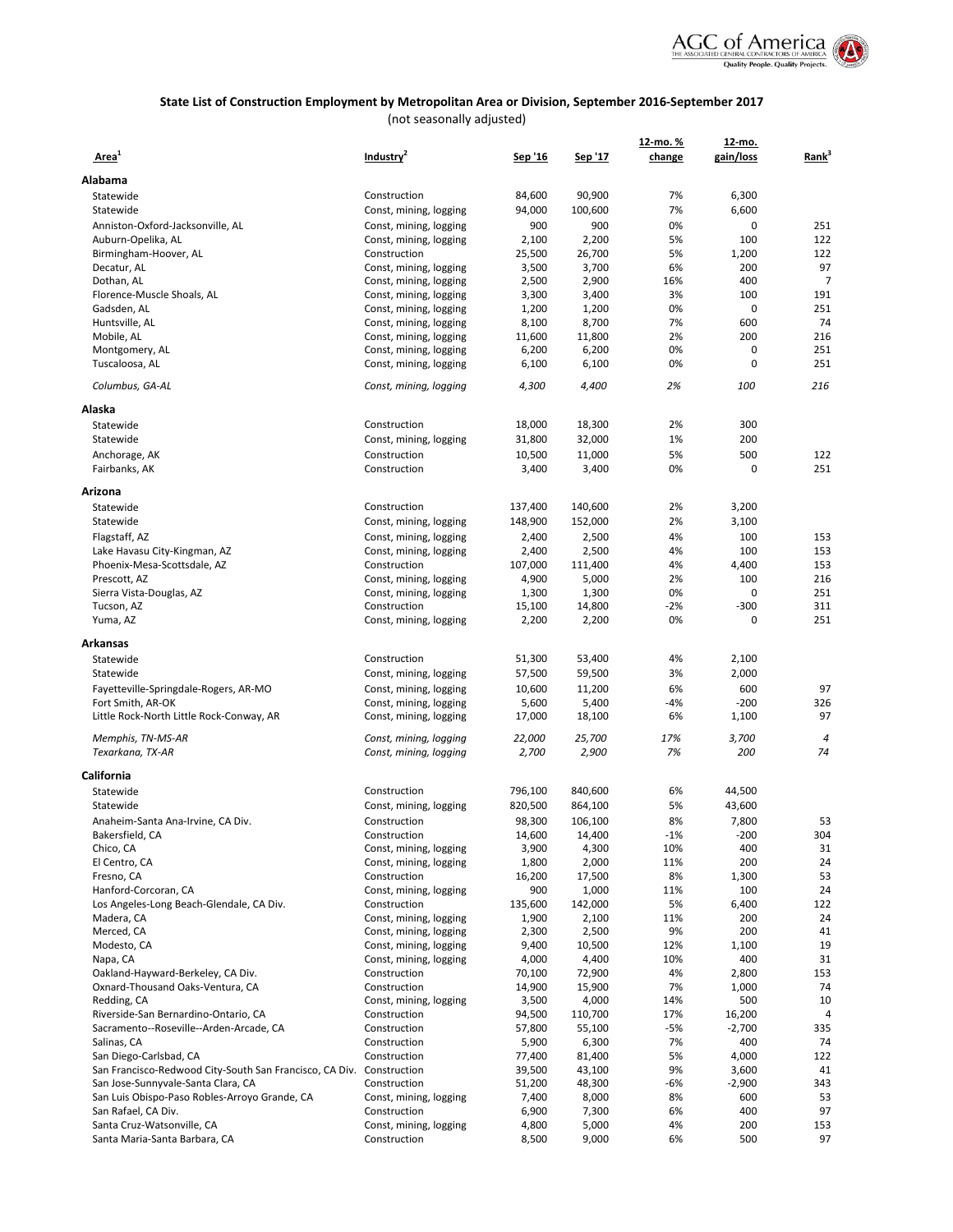| Area <sup>1</sup>                                                                      | Industry <sup>2</sup>                  | Sep '16          | Sep '17          | 12-mo. %<br>change | 12-mo.<br>gain/loss | Rank <sup>3</sup> |
|----------------------------------------------------------------------------------------|----------------------------------------|------------------|------------------|--------------------|---------------------|-------------------|
|                                                                                        |                                        |                  |                  |                    |                     |                   |
| Santa Rosa, CA<br>Stockton-Lodi, CA                                                    | Construction<br>Construction           | 13,100<br>11,700 | 14,000<br>12,900 | 7%<br>10%          | 900<br>1,200        | 74<br>31          |
| Vallejo-Fairfield, CA                                                                  | Construction                           | 10,500           | 10,600           | 1%                 | 100                 | 235               |
| Visalia-Porterville, CA                                                                | Const, mining, logging                 | 5,700            | 6,200            | 9%                 | 500                 | 41                |
| Yuba City, CA                                                                          | Const, mining, logging                 | 2,400            | 2,600            | 8%                 | 200                 | 53                |
| Colorado                                                                               |                                        |                  |                  |                    |                     |                   |
| Statewide                                                                              | Construction                           | 160,200          | 161,300          | 1%                 | 1,100               |                   |
| Statewide                                                                              | Const, mining, logging                 | 182,700          | 183,200          | 0.3%               | 500                 |                   |
| Boulder, CO                                                                            | Const, mining, logging                 | 5,600            | 5,800            | 4%                 | 200                 | 153               |
| Colorado Springs, CO                                                                   | Const, mining, logging                 | 16,200           | 17,200           | 6%                 | 1,000               | 97                |
| Denver-Aurora-Lakewood, CO                                                             | Const, mining, logging                 | 98,800           | 98,800           | 0%                 | 0                   | 251               |
| Fort Collins, CO                                                                       | Const, mining, logging                 | 11,500           | 12,100           | 5%                 | 600                 | 122               |
| Grand Junction, CO                                                                     | Const, mining, logging                 | 5,700            | 5,800            | 2%                 | 100                 | 216               |
| Greeley, CO                                                                            | Const, mining, logging                 | 14,700           | 16,200           | 10%                | 1,500               | 31                |
| Pueblo, CO                                                                             | Const, mining, logging                 | 3,300            | 3,500            | 6%                 | 200                 | 97                |
| Connecticut<br>Statewide                                                               | Construction                           | 61,400           | 58,700           | $-4%$              | $-2,700$            |                   |
| Statewide                                                                              | Const, mining, logging                 | 62,000           | 59,300           | $-4%$              | $-2,700$            |                   |
| Bridgeport-Stamford-Norwalk, CT NECTA                                                  | Const, mining, logging                 | 12,800           | 12,800           | 0%                 | 0                   | 251               |
| Hartford-West Hartford-East Hartford, CT NECTA                                         | Const, mining, logging                 | 21,300           | 19,600           | $-8%$              | $-1,700$            | 348               |
| New Haven, CT NECTA                                                                    | Const, mining, logging                 | 11,300           | 11,000           | $-3%$              | $-300$              | 319               |
| Norwich-New London-Westerly, CT-RI NECTA                                               | Const, mining, logging                 | 4,400            | 4,500            | 2%                 | 100                 | 216               |
| Waterbury, CT NECTA                                                                    | Const, mining, logging                 | 2,600            | 2,800            | 8%                 | 200                 | 53                |
| Springfield, MA-CT NECTA                                                               | Const, mining, logging                 | 11,800           | 13,200           | 12%                | 1,400               | 19                |
| Worcester, MA-CT NECTA                                                                 | Const, mining, logging                 | 11,200           | 11,800           | 5%                 | 600                 | 122               |
| Delaware                                                                               |                                        |                  |                  |                    |                     |                   |
| Statewide                                                                              | Const, mining, logging                 | 21,400           | 21,100           | $-1%$              | $-300$              |                   |
| Dover, DE                                                                              | Const, mining, logging                 | 2,600            | 2,500            | $-4%$              | $-100$              | 326               |
| Wilmington, DE-MD-NJ Div.                                                              | Const, mining, logging                 | 17,200           | 16,900           | $-2%$              | $-300$              | 311               |
| Salisbury, MD-DE                                                                       | Const, mining, logging                 | 8,200            | 8,600            | 5%                 | 400                 | 122               |
| District of Columbia                                                                   |                                        |                  |                  |                    |                     |                   |
| Washington, DC                                                                         | Const, mining, logging                 | 14,600           | 14,800           | 1%                 | 200                 | 235               |
| Florida                                                                                |                                        |                  |                  |                    |                     |                   |
| Statewide                                                                              | Construction                           | 484,800          | 504,600          | 4%                 | 19,800              |                   |
| Statewide                                                                              | Const, mining, logging                 | 490,500          | 510,200          | 4%                 | 19,700              |                   |
| Cape Coral-Fort Myers, FL                                                              | Const, mining, logging                 | 26,400           | 23,600           | $-11%$             | $-2,800$            | 354               |
| Crestview-Fort Walton Beach-Destin, FL                                                 | Const, mining, logging                 | 6,500            | 6,600            | 2%                 | 100                 | 216               |
| Deltona-Daytona Beach-Ormond Beach, FL                                                 | Const, mining, logging                 | 12,400           | 13,600           | 10%                | 1,200               | 31                |
| Fort Lauderdale-Pompano Beach-Deerfield Beach, FL Div. Construction<br>Gainesville, FL | Const, mining, logging                 | 44,400<br>5,200  | 47,900<br>5,400  | 8%<br>4%           | 3,500<br>200        | 53<br>153         |
| Jacksonville, FL                                                                       | Construction                           | 39,900           | 39,400           | $-1%$              | $-500$              | 304               |
| Lakeland-Winter Haven, FL                                                              | Const, mining, logging                 | 12,800           | 13,200           | 3%                 | 400                 | 191               |
| Miami-Miami Beach-Kendall, FL Div.                                                     | Construction                           | 45,500           | 42,900           | -6%                | $-2,600$            | 343               |
| Naples-Immokalee-Marco Island, FL                                                      | Const, mining, logging                 | 15,300           | 15,600           | 2%                 | 300                 | 216               |
| North Port-Sarasota-Bradenton, FL                                                      | Const, mining, logging                 | 22,300           | 23,900           | 7%                 | 1,600               | 74                |
| Ocala, FL                                                                              | Const, mining, logging                 | 7,100            | 7,600            | 7%                 | 500                 | 74                |
| Orlando-Kissimmee-Sanford, FL                                                          | Construction                           | 69,900           | 73,700           | 5%                 | 3,800               | 122               |
| Palm Bay-Melbourne-Titusville, FL                                                      | Const, mining, logging                 | 13,000           | 14,200           | 9%                 | 1,200               | 41                |
| Panama City, FL                                                                        | Const, mining, logging                 | 4,900            | 5,600            | 14%                | 700                 | 10                |
| Pensacola-Ferry Pass-Brent, FL                                                         | Const, mining, logging                 | 11,100           | 11,100           | 0%                 | 0                   | 251               |
| Port St. Lucie, FL                                                                     | Const, mining, logging                 | 10,200           | 10,500           | 3%                 | 300                 | 191               |
| Punta Gorda, FL                                                                        | Const, mining, logging                 | 3,900            | 4,400            | 13%                | 500                 | 15                |
| Sebastian-Vero Beach, FL                                                               | Const, mining, logging                 | 3,800            | 3,900            | 3%                 | 100                 | 191<br>153        |
| Tallahassee, FL<br>Tampa-St. Petersburg-Clearwater, FL                                 | Const, mining, logging<br>Construction | 7,600<br>71,200  | 7,900<br>77,000  | 4%<br>8%           | 300<br>5,800        | 53                |
| West Palm Beach-Boca Raton-Delray Beach, FL Div.                                       | Construction                           | 35,300           | 38,000           | 8%                 | 2,700               | 53                |
| Georgia                                                                                |                                        |                  |                  |                    |                     |                   |
| Statewide                                                                              | Construction                           | 181,400          | 177,300          | $-2%$              | $-4,100$            |                   |
| Statewide                                                                              | Const, mining, logging                 | 190,900          | 187,600          | $-2%$              | $-3,300$            |                   |
| Atlanta-Sandy Springs-Roswell, GA                                                      | Construction                           | 119,200          | 120,600          | 1%                 | 1,400               | 235               |
| Augusta-Richmond County, GA-SC                                                         | Const, mining, logging                 | 11,900           | 12,300           | 3%                 | 400                 | 191               |
| Columbus, GA-AL                                                                        | Const, mining, logging                 | 4,300            | 4,400            | 2%                 | 100                 | 216               |
| Savannah, GA                                                                           | Const, mining, logging                 | 7,000            | 7,500            | 7%                 | 500                 | 74                |
| Chattanooga, TN-GA                                                                     | Const, mining, logging                 | 10,200           | 10,300           | 1%                 | 100                 | 235               |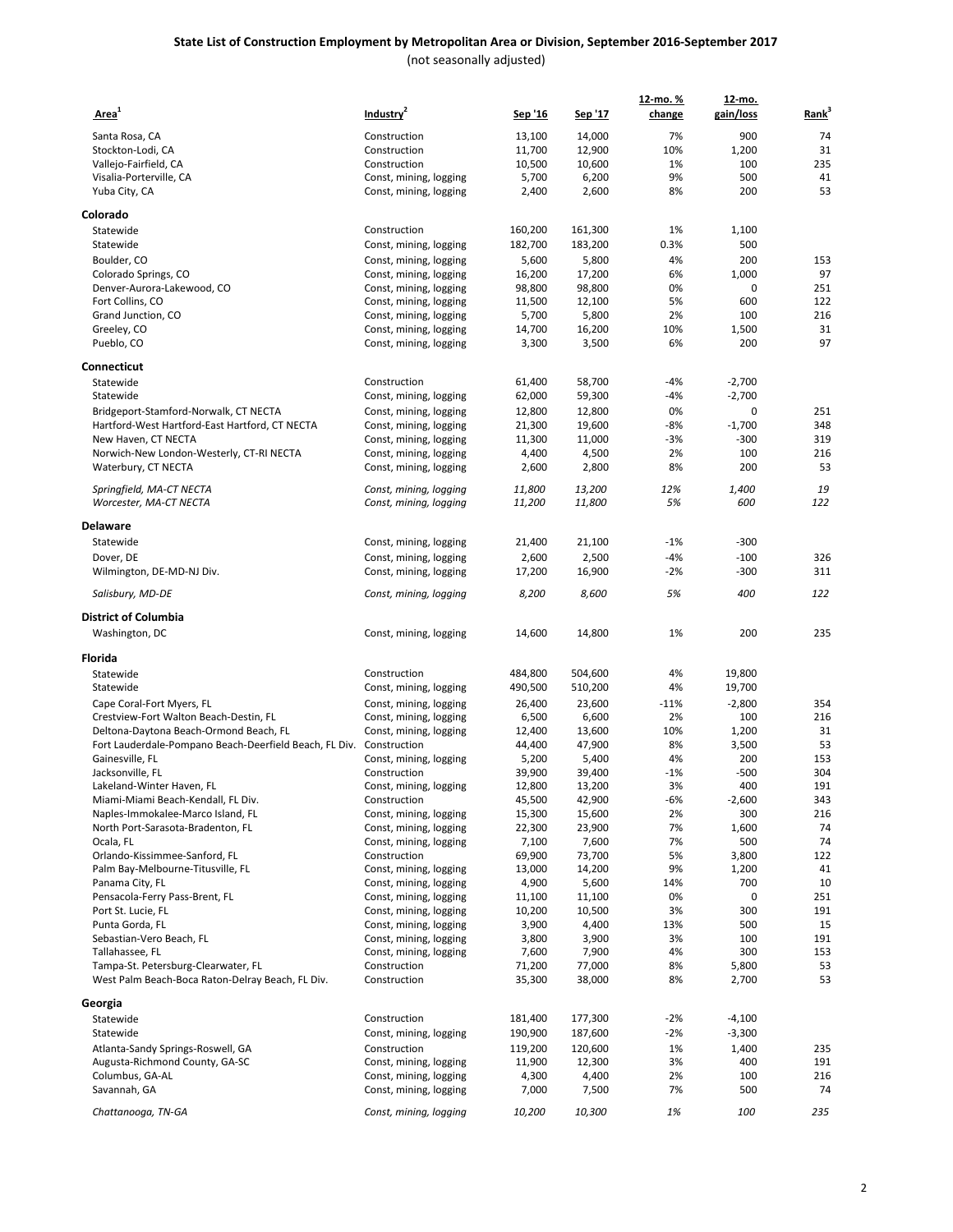#### **State List of Construction Employment by Metropolitan Area or Division, September 2016-September 2017** (not seasonally adjusted)

| Area <sup>1</sup>                                                  | Industry <sup>2</sup>                            | Sep '16         | Sep '17          | 12-mo. %<br>change | 12-mo.<br>gain/loss | Rank <sup>3</sup> |
|--------------------------------------------------------------------|--------------------------------------------------|-----------------|------------------|--------------------|---------------------|-------------------|
| Hawaii                                                             |                                                  |                 |                  |                    |                     |                   |
| Statewide                                                          | Const, mining, logging                           | 37,800          | 37,500           | $-1%$              | $-300$              |                   |
| Kahului-Wailuku-Lahaina, HI                                        | Const, mining, logging                           | 4,000           | 4,300            | 8%                 | 300                 | 53                |
| Urban Honolulu, HI                                                 | Const, mining, logging                           | 28,000          | 27,700           | $-1%$              | $-300$              | 304               |
| Idaho                                                              |                                                  |                 |                  |                    |                     |                   |
| Statewide                                                          | Construction                                     | 44,500          | 45,000           | 1%                 | 500                 |                   |
| Statewide                                                          | Const, mining, logging                           | 48,600          | 49,000           | 1%                 | 400                 |                   |
| Boise City, ID                                                     | Const, mining, logging                           | 20,900          | 21,700           | 4%                 | 800                 | 153               |
| Coeur d'Alene, ID                                                  | Construction                                     | 5,000           | 5,400            | 8%                 | 400                 | 53                |
| Idaho Falls, ID                                                    | Const, mining, logging                           | 3,900           | 3,900            | 0%                 | 0                   | 251               |
| Lewiston, ID-WA                                                    | Construction                                     | 1,800           | 1,800            | 0%                 | $\mathbf 0$         | 251               |
| Pocatello, ID                                                      | Const, mining, logging                           | 2,000           | 1,900            | -5%                | $-100$              | 335               |
| Logan, UT-ID                                                       | Const, mining, logging                           | 2,900           | 2,900            | 0%                 | 0                   | 251               |
| Illinois                                                           |                                                  |                 |                  |                    |                     |                   |
| Statewide                                                          | Construction                                     | 231,200         | 227,600          | $-2%$              | $-3,600$            |                   |
| Statewide                                                          | Const, mining, logging                           | 239,100         | 235,800          | $-1%$              | $-3,300$            |                   |
| Bloomington, IL                                                    | Const, mining, logging                           | 2,900           | 3,300            | 14%                | 400                 | 10                |
| Champaign-Urbana, IL                                               | Const, mining, logging                           | 3,700           | 3,800            | 3%                 | 100                 | 191               |
| Chicago-Naperville-Arlington Heights, IL Div.                      | Construction                                     | 136,000         | 136,600          | 0.4%               | 600                 | 250               |
| Danville, IL                                                       | Const, mining, logging                           | 500             | 500              | 0%                 | 0                   | 251               |
| Davenport-Moline-Rock Island, IA-IL                                | Const, mining, logging                           | 9,800           | 10,200           | 4%                 | 400                 | 153               |
| Decatur, IL                                                        | Const, mining, logging                           | 3,200           | 3,300            | 3%                 | 100                 | 191               |
| Elgin, IL Div.                                                     | Construction                                     | 13,700          | 13,400           | $-2%$<br>7%        | $-300$              | 311               |
| Kankakee, IL                                                       | Const, mining, logging                           | 1,400           | 1,500            |                    | 100                 | 74<br>235         |
| Lake County-Kenosha County, IL-WI Div.                             | Construction                                     | 14,500          | 14,700           | 1%<br>5%           | 200<br>400          | 122               |
| Peoria, IL<br>Rockford, IL                                         | Const, mining, logging<br>Const, mining, logging | 8,300<br>5,300  | 8,700<br>5,200   | $-2%$              | $-100$              | 311               |
| Springfield, IL                                                    | Const, mining, logging                           | 4,700           | 4,900            | 4%                 | 200                 | 153               |
| St. Louis, MO-IL                                                   | Const, mining, logging                           | 68,000          | 68,400           | 1%                 | 400                 | 235               |
| Indiana                                                            |                                                  |                 |                  |                    |                     |                   |
| Statewide                                                          | Construction                                     | 138,900         | 144,600          | 4%                 | 5,700               |                   |
| Statewide                                                          | Const, mining, logging                           | 145,200         | 151,000          | 4%                 | 5,800               |                   |
| Bloomington, IN                                                    | Const, mining, logging                           | 2,800           | 2,900            | 4%                 | 100                 | 153               |
| Columbus, IN                                                       | Const, mining, logging                           | 1,700           | 1,800            | 6%                 | 100                 | 97                |
| Elkhart-Goshen, IN                                                 | Const, mining, logging                           | 3,200           | 3,200            | 0%                 | 0                   | 251               |
| Evansville, IN-KY                                                  | Const, mining, logging                           | 10,400          | 11,900           | 14%                | 1,500               | 10                |
| Fort Wayne, IN                                                     | Const, mining, logging                           | 10,900          | 11,100           | 2%                 | 200                 | 216               |
| Gary, IN Div.                                                      | Construction                                     | 17,500          | 17,800           | 2%                 | 300                 | 216               |
| Indianapolis-Carmel-Anderson, IN                                   | Construction                                     | 50,900          | 54,000           | 6%                 | 3,100               | 97                |
| Kokomo, IN                                                         | Const, mining, logging                           | 1,100           | 1,200            | 9%                 | 100                 | 41                |
| Lafayette-West Lafayette, IN                                       | Const, mining, logging                           | 3,400           | 3,600            | 6%                 | 200                 | 97                |
| Michigan City-La Porte, IN                                         | Const, mining, logging                           | 2,000           | 2,000            | 0%                 | 0                   | 251               |
| Muncie, IN                                                         | Const, mining, logging                           | 1,700           | 1,700            | 0%                 | $\mathbf 0$         | 251               |
| South Bend-Mishawaka, IN-MI                                        | Const, mining, logging                           | 5,900           | 5,900            | 0%                 | $\mathbf 0$         | 251               |
| Terre Haute, IN                                                    | Const, mining, logging                           | 3,700           | 3,800            | 3%                 | 100                 | 191               |
| Cincinnati, OH-KY-IN                                               | Const, mining, logging                           | 46,900          | 48,500           | 3%                 | 1,600               | 191               |
| Louisville/Jefferson County, KY-IN                                 | Const, mining, logging                           | 28,700          | 32,100           | 12%                | 3,400               | 19                |
| lowa                                                               |                                                  |                 |                  |                    |                     |                   |
| Statewide                                                          | Construction                                     | 86,700          | 79,700           | -8%                | $-7,000$            |                   |
| Statewide                                                          | Const, mining, logging                           | 89,200          | 82,400           | -8%                | $-6,800$            |                   |
| Cedar Rapids, IA                                                   | Const, mining, logging                           | 8,700           | 9,000            | 3%                 | 300                 | 191               |
| Des Moines-West Des Moines, IA                                     | Const, mining, logging                           | 21,600          | 22,800           | 6%                 | 1,200               | 97                |
| Davenport-Moline-Rock Island, IA-IL<br>Omaha-Council Bluffs, NE-IA | Const, mining, logging<br>Const, mining, logging | 9,800<br>27,600 | 10,200<br>30,200 | 4%<br>9%           | 400<br>2,600        | 153<br>41         |
| Kansas                                                             |                                                  |                 |                  |                    |                     |                   |
| Statewide                                                          | Construction                                     | 62,900          | 64,300           | 2%                 | 1,400               |                   |
| Statewide                                                          | Const, mining, logging                           | 69,700          | 71,300           | 2%                 | 1,600               |                   |
| Kansas City, KS                                                    | Const, mining, logging                           | 20,900          | 20,500           | $-2%$              | $-400$              | 311               |
| Topeka, KS                                                         | Const, mining, logging                           | 6,100           | 6,500            | 7%                 | 400                 | 74                |
| Wichita, KS                                                        | Const, mining, logging                           | 16,800          | 18,100           | 8%                 | 1,300               | 53                |
| Kentucky                                                           |                                                  |                 |                  |                    |                     |                   |
| Statewide                                                          | Construction                                     | 79,100          | 85,100           | 8%                 | 6,000               |                   |
| Statewide                                                          | Const, mining, logging                           | 89,200          | 94,700           | 6%                 | 5,500               |                   |
| Bowling Green, KY                                                  | Const, mining, logging                           | 3,600           | 3,800            | 6%                 | 200                 | 97                |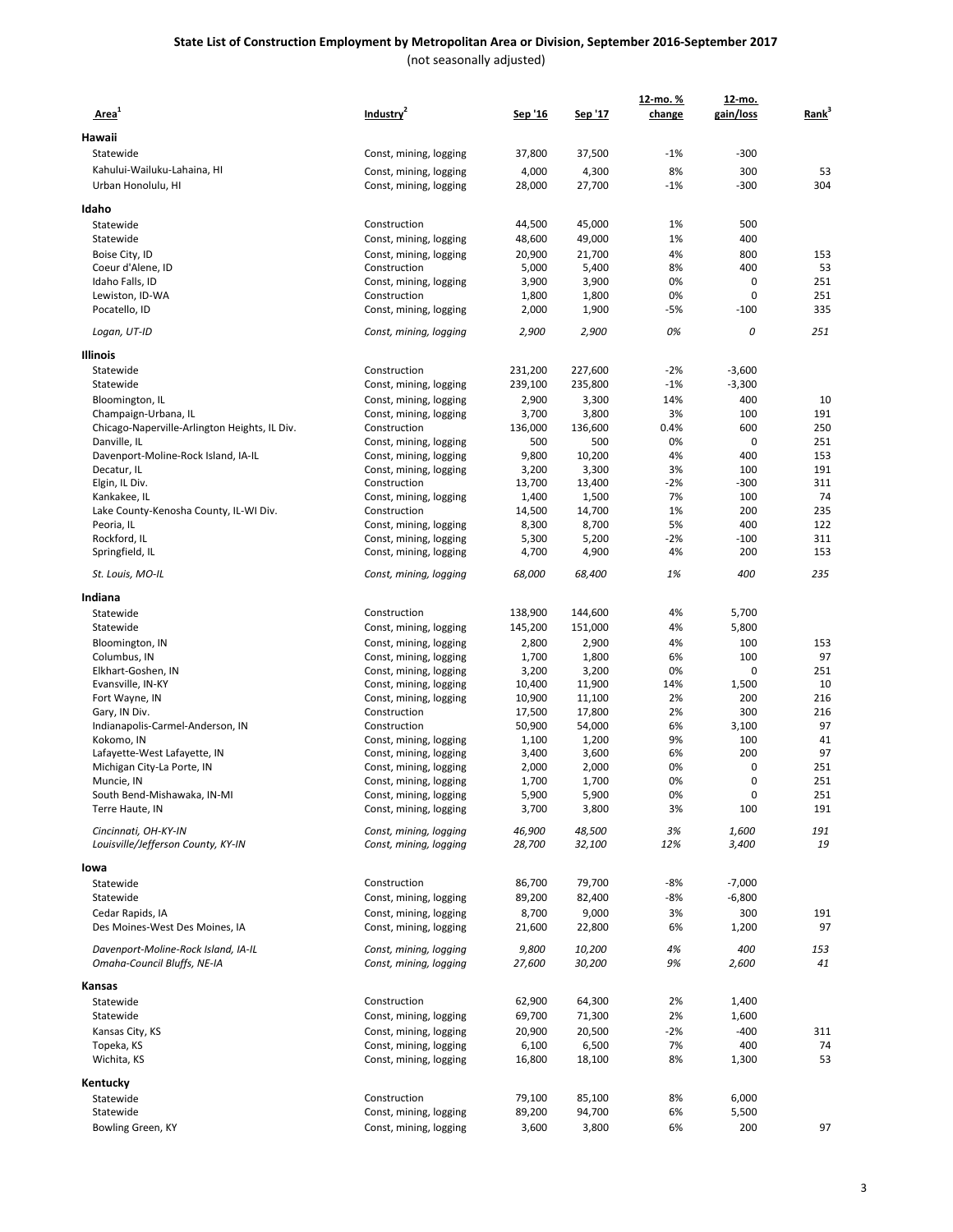| Area <sup>1</sup>                                                          | Industry <sup>2</sup>  | Sep '16 | Sep '17 | 12-mo. %<br>change | <u>12-mo.</u><br>gain/loss | Rank <sup>3</sup> |
|----------------------------------------------------------------------------|------------------------|---------|---------|--------------------|----------------------------|-------------------|
| Elizabethtown-Fort Knox, KY                                                | Const, mining, logging | 2,000   | 2,000   | 0%                 | 0                          | 251               |
| Lexington-Fayette, KY                                                      | Const, mining, logging | 13,600  | 14,100  | 4%                 | 500                        | 153               |
| Louisville/Jefferson County, KY-IN                                         | Const, mining, logging | 28,700  | 32,100  | 12%                | 3,400                      | 19                |
| Owensboro, KY                                                              | Const, mining, logging | 2,800   | 2,900   | 4%                 | 100                        | 153               |
| Clarksville, TN-KY                                                         | Const, mining, logging | 3,100   | 3,000   | -3%                | $-100$                     | 319               |
| Cincinnati, OH-KY-IN                                                       | Const, mining, logging | 46,900  | 48,500  | 3%                 | 1,600                      | 191               |
| Evansville, IN-KY                                                          | Const, mining, logging | 10,400  | 11,900  | 14%                | 1,500                      | 10                |
| Huntington-Ashland, WV-KY-OH                                               | Const, mining, logging | 8,000   | 7,500   | -6%                | $-500$                     | 343               |
| Louisiana                                                                  |                        |         |         |                    |                            |                   |
| Statewide                                                                  | Construction           | 141,700 | 155,500 | 10%                | 13,800                     |                   |
| Statewide                                                                  | Const, mining, logging | 178,800 | 192,400 | 8%                 | 13,600                     |                   |
| Baton Rouge, LA                                                            | Construction           | 50,200  | 54,800  | 9%                 | 4,600                      | 41                |
| Houma-Thibodaux, LA                                                        | Construction           | 4,500   | 4,800   | 7%                 | 300                        | 74                |
| Lafayette, LA                                                              | Construction           | 10,000  | 9,500   | -5%                | $-500$                     | 335               |
| Lake Charles, LA                                                           | Construction           | 21,700  | 25,700  | 18%                | 4,000                      | $\overline{2}$    |
| New Orleans-Metairie, LA                                                   | Construction           | 29,600  | 31,400  | 6%                 | 1,800                      | 97                |
| Shreveport-Bossier City, LA                                                | Construction           | 8,700   | 8,300   | $-5%$              | $-400$                     | 335               |
| Maine                                                                      |                        |         |         |                    |                            |                   |
| Statewide                                                                  | Construction           | 28,600  | 30,000  | 5%                 | 1,400                      |                   |
| Statewide                                                                  | Const, mining, logging | 31,000  | 32,600  | 5%                 | 1,600                      |                   |
| Bangor, ME NECTA                                                           | Construction           | 3,100   | 3,100   | 0%                 | 0                          | 251               |
| Lewiston-Auburn, ME NECTA                                                  | Const, mining, logging | 2,700   | 2,700   | 0%                 | 0                          | 251               |
| Portland-South Portland, ME NECTA                                          | Const, mining, logging | 9,500   | 10,000  | 5%                 | 500                        | 122               |
| Dover-Durham, NH-ME NECTA                                                  | Const, mining, logging | 1,600   | 1,700   | 6%                 | 100                        | 97                |
| Portsmouth, NH-ME NECTA                                                    | Const, mining, logging | 2,500   | 2,600   | 4%                 | 100                        | 153               |
| Maryland                                                                   |                        |         |         |                    |                            |                   |
| Statewide                                                                  | Construction           | 164,200 | 171,700 | 5%                 | 7,500                      |                   |
| Statewide                                                                  | Const, mining, logging | 165,500 | 173,000 | 5%                 | 7,500                      |                   |
| Baltimore-Columbia-Towson, MD                                              | Const, mining, logging | 78,900  | 81,200  | 3%                 | 2,300                      | 191               |
| Calvert-Charles-Prince George's, MD                                        | Const, mining, logging | 37,100  | 38,500  | 4%                 | 1,400                      | 153               |
| Hagerstown-Martinsburg, MD-WV                                              | Const, mining, logging | 4,300   | 4,100   | -5%                | $-200$                     | 335               |
| Salisbury, MD-DE                                                           | Const, mining, logging | 8,200   | 8,600   | 5%                 | 400                        | 122               |
| Silver Spring-Frederick-Rockville, MD Div.                                 | Const, mining, logging | 33,800  | 36,200  | 7%                 | 2,400                      | 74                |
| Wilmington, DE-MD-NJ Div.                                                  | Const, mining, logging | 17,200  | 16,900  | $-2%$              | $-300$                     | 311               |
| Massachusetts                                                              |                        |         |         |                    |                            |                   |
| Statewide                                                                  | Construction           | 151,500 | 157,700 | 4%                 | 6,200                      |                   |
| Statewide                                                                  | Const, mining, logging | 152,600 | 158,900 | 4%                 | 6,300                      |                   |
| Barnstable Town, MA NECTA                                                  | Const, mining, logging | 6,300   | 6,900   | 10%                | 600                        | 31                |
| Boston-Cambridge-Newton, MA NECTA Div.                                     | Const, mining, logging | 68,100  | 67,800  | $-0.4%$            | $-300$                     | 303               |
| Brockton-Bridgewater-Easton, MA NECTA Div.                                 | Const, mining, logging | 5,100   | 5,700   | 12%                | 600                        | 19                |
| Framingham, MA NECTA Div.                                                  | Const, mining, logging | 9,200   | 9,800   | 7%                 | 600                        | 74                |
| Haverhill-Newburyport-Amesbury Town, MA-NH NECTA Di Const, mining, logging |                        | 5,000   | 5,200   | 4%                 | 200                        | 153               |
| Lawrence-Methuen Town-Salem, MA-NH NECTA Div.                              | Const, mining, logging | 3,100   | 3,300   | 6%                 | 200                        | 97                |
| Leominster-Gardner, MA NECTA                                               | Const, mining, logging | 2,200   | 2,400   | 9%                 | 200                        | 41                |
| Lowell-Billerica-Chelmsford, MA-NH NECTA Div.                              | Const, mining, logging | 8,900   | 10,000  | 12%                | 1,100                      | 19                |
| Lynn-Saugus-Marblehead, MA NECTA Div.                                      | Const, mining, logging | 1,500   | 1,600   | 7%                 | 100                        | 74                |
| New Bedford, MA NECTA                                                      | Const, mining, logging | 2,700   | 2,800   | 4%                 | 100                        | 153               |
| Peabody-Salem-Beverly, MA NECTA Div.                                       | Const, mining, logging | 3,100   | 3,300   | 6%                 | 200                        | 97                |
| Pittsfield, MA NECTA                                                       | Const, mining, logging | 2,200   | 2,300   | 5%                 | 100                        | 122               |
| Springfield, MA-CT NECTA                                                   | Const, mining, logging | 11,800  | 13,200  | 12%                | 1,400                      | 19                |
| Taunton-Middleborough-Norton, MA NECTA Div.                                | Const, mining, logging | 3,300   | 3,400   | 3%                 | 100                        | 191               |
| Worcester, MA-CT NECTA                                                     | Const, mining, logging | 11,200  | 11,800  | 5%                 | 600                        | 122               |
| Nashua, NH-MA NECTA Div.                                                   | Const, mining, logging | 5,400   | 5,700   | 6%                 | 300                        | 97                |
| Providence-Warwick, RI-MA NECTA                                            | Construction           | 24,500  | 27,300  | 11%                | 2,800                      | 24                |
| Michigan                                                                   |                        | 164,900 |         |                    | 7,600                      |                   |
| Statewide                                                                  | Construction           |         | 172,500 | 5%                 |                            |                   |
| Statewide                                                                  | Const, mining, logging | 172,100 | 180,200 | 5%                 | 8,100                      |                   |
| Ann Arbor, MI                                                              | Const, mining, logging | 4,300   | 4,400   | 2%                 | 100                        | 216               |
| Battle Creek, MI                                                           | Const, mining, logging | 1,700   | 1,700   | 0%                 | 0                          | 251               |
| Bay City, MI                                                               | Const, mining, logging | 1,100   | 1,100   | 0%                 | 0                          | 251               |
| Detroit-Dearborn-Livonia, MI Div.                                          | Const, mining, logging | 22,600  | 24,900  | 10%                | 2,300                      | 31                |
| Flint, MI                                                                  | Const, mining, logging | 5,200   | 5,400   | 4%                 | 200                        | 153               |
| Grand Rapids-Wyoming, MI                                                   | Const, mining, logging | 23,200  | 24,900  | 7%                 | 1,700                      | 74                |
| Jackson, MI                                                                | Const, mining, logging | 2,000   | 2,100   | 5%                 | 100                        | 122               |
| Kalamazoo-Portage, MI                                                      | Const, mining, logging | 6,400   | 6,900   | 8%                 | 500                        | 53                |
| Lansing-East Lansing, MI                                                   | Const, mining, logging | 7,600   | 7,900   | 4%                 | 300                        | 153               |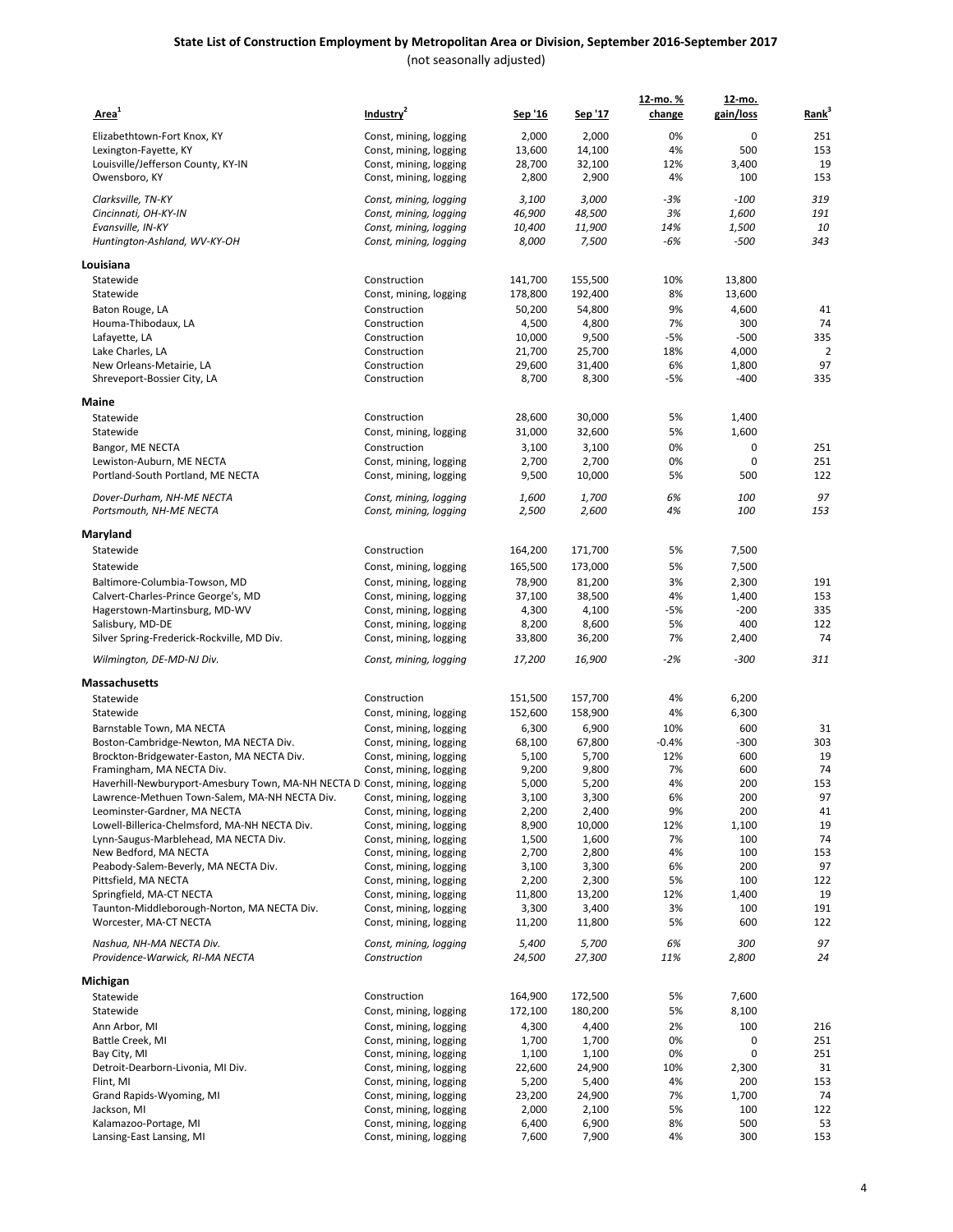| Area <sup>1</sup>                                                          | Industry <sup>2</sup>                  | Sep '16          | <u>Sep '17</u>   | 12-mo.%<br>change | 12-mo.<br>gain/loss | Rank <sup>3</sup>    |
|----------------------------------------------------------------------------|----------------------------------------|------------------|------------------|-------------------|---------------------|----------------------|
| Monroe, MI                                                                 | Const, mining, logging                 | 2,100            | 2,200            | 5%                | 100                 | 122                  |
| Muskegon, MI                                                               | Const, mining, logging                 | 2,100            | 2,200            | 5%                | 100                 | 122                  |
| Niles-Benton Harbor, MI                                                    | Const, mining, logging                 | 2,000            | 2,100            | 5%                | 100                 | 122                  |
| Saginaw, MI                                                                | Const, mining, logging                 | 3,100            | 3,300            | 6%                | 200                 | 97                   |
| Warren-Troy-Farmington Hills, MI Div.                                      | Const, mining, logging                 | 50,200           | 54,500           | 9%                | 4,300               | 41                   |
| South Bend-Mishawaka, IN-MI                                                | Const, mining, logging                 | 5,900            | 5,900            | 0%                | 0                   | 251                  |
| Minnesota                                                                  |                                        |                  |                  |                   |                     |                      |
| Statewide                                                                  | Construction                           | 127,000          | 133,300          | 5%                | 6,300               |                      |
| Statewide                                                                  | Const, mining, logging                 | 133,700          | 140,600          | 5%                | 6,900               |                      |
| Duluth, MN-WI                                                              | Const, mining, logging                 | 9,800            | 10,700           | 9%                | 900                 | 41                   |
| Minneapolis-St. Paul-Bloomington, MN-WI                                    | Const, mining, logging                 | 84,000           | 87,100           | 4%                | 3,100               | 153                  |
| Rochester, MN                                                              | Const, mining, logging                 | 4,800            | 5,100            | 6%                | 300                 | 97                   |
| St. Cloud, MN                                                              | Const, mining, logging                 | 7,100            | 7,900            | 11%               | 800                 | 24                   |
| Fargo, ND-MN                                                               | Const, mining, logging                 | 10,200           | 10,700           | 5%                | 500                 | 122                  |
| Grand Forks, ND-MN                                                         | Const, mining, logging                 | 4,800            | 3,700            | $-23%$            | $-1,100$            | 358                  |
| La Crosse-Onalaska, WI-MN                                                  | Const, mining, logging                 | 2,900            | 3,100            | 7%                | 200                 | 74                   |
| Mississippi                                                                |                                        |                  |                  |                   |                     |                      |
| Statewide                                                                  | Construction                           | 44,400           | 44,700           | 1%                | 300                 |                      |
| Statewide                                                                  | Const, mining, logging                 | 51,200           | 51,700           | 1%                | 500                 |                      |
| Gulfport-Biloxi-Pascagoula, MS                                             | Const, mining, logging                 | 8,000            | 7,700            | $-4%$             | $-300$              | 326                  |
| Jackson, MS                                                                | Construction                           | 10,500           | 10,400           | $-1%$             | $-100$              | 304                  |
| Memphis, TN-MS-AR                                                          | Const, mining, logging                 | 22,000           | 25,700           | 17%               | 3,700               | $\overline{4}$       |
| Missouri                                                                   |                                        |                  |                  |                   |                     |                      |
| Statewide                                                                  | Construction                           | 124,600          | 119,600          | -4%               | $-5,000$            |                      |
| Statewide                                                                  | Const, mining, logging                 | 128,700          | 124,000          | -4%               | $-4,700$            |                      |
| Kansas City, MO                                                            | Const, mining, logging                 | 29,000           | 25,900           | $-11%$            | $-3,100$            | 354                  |
| Springfield, MO                                                            | Const, mining, logging                 | 8,900            | 9,200            | 3%                | 300                 | 191                  |
| St. Louis, MO-IL                                                           | Const, mining, logging                 | 68,000           | 68,400           | 1%                | 400                 | 235                  |
| Fayetteville-Springdale-Rogers, AR-MO                                      | Const, mining, logging                 | 10,600           | 11,200           | 6%                | 600                 | 97                   |
| Montana                                                                    |                                        |                  |                  |                   |                     |                      |
| Statewide<br>Statewide                                                     | Construction<br>Const, mining, logging | 28,900<br>35,900 | 29,800<br>37,200 | 3%<br>4%          | 900<br>1,300        |                      |
|                                                                            |                                        |                  |                  |                   |                     |                      |
| Nebraska                                                                   |                                        |                  |                  |                   |                     |                      |
| Statewide                                                                  | Construction                           | 52,700           | 53,400           | 1%                | 700                 |                      |
| Statewide                                                                  | Const, mining, logging                 | 53,700           | 54,500           | 1%                | 800                 |                      |
| Lincoln, NE                                                                | Const, mining, logging                 | 9,000            | 9,400            | 4%                | 400                 | 153                  |
| Omaha-Council Bluffs, NE-IA                                                | Const, mining, logging                 | 27,600           | 30,200           | 9%                | 2,600               | 41                   |
| Nevada                                                                     |                                        |                  |                  |                   |                     |                      |
| Statewide                                                                  | Construction                           | 78,200           | 89,300           | 14%               | 11,100              |                      |
| Statewide                                                                  | Const, mining, logging                 | 92,000           | 103,500          | 13%               | 11,500              |                      |
| Las Vegas-Henderson-Paradise, NV<br>Reno, NV                               | Construction<br>Construction           | 56,200<br>15,300 | 66,300<br>16,700 | 18%<br>9%         | 10,100<br>1,400     | $\overline{2}$<br>41 |
|                                                                            |                                        |                  |                  |                   |                     |                      |
| New Hampshire                                                              |                                        |                  |                  |                   |                     |                      |
| Statewide<br>Statewide                                                     | Construction<br>Const, mining, logging | 26,400<br>27,400 | 28,900<br>30,000 | 9%<br>9%          | 2,500<br>2,600      |                      |
| Dover-Durham, NH-ME NECTA                                                  | Const, mining, logging                 | 1,600            | 1,700            | 6%                | 100                 | 97                   |
| Manchester, NH NECTA                                                       | Const, mining, logging                 | 5,100            | 5,400            | 6%                | 300                 | 97                   |
| Nashua, NH-MA NECTA Div.                                                   | Const, mining, logging                 | 5,400            | 5,700            | 6%                | 300                 | 97                   |
| Portsmouth, NH-ME NECTA                                                    | Const, mining, logging                 | 2,500            | 2,600            | 4%                | 100                 | 153                  |
| Haverhill-Newburyport-Amesbury Town, MA-NH NECTA Di Const, mining, logging |                                        | 5,000            | 5,200            | 4%                | 200                 | 153                  |
| Lawrence-Methuen Town-Salem, MA-NH NECTA Div.                              | Const, mining, logging                 | 3,100            | 3,300            | 6%                | 200                 | 97                   |
| Lowell-Billerica-Chelmsford, MA-NH NECTA Div.                              | Const, mining, logging                 | 8,900            | 10,000           | 12%               | 1,100               | 19                   |
| New Jersey                                                                 |                                        |                  |                  |                   |                     |                      |
| Statewide                                                                  | Construction                           | 157,600          | 164,800          | 5%                | 7,200               |                      |
| Statewide                                                                  | Const, mining, logging                 | 159,000          | 166,100          | 4%                | 7,100               |                      |
| Atlantic City-Hammonton, NJ                                                | Const, mining, logging                 | 5,500            | 5,300            | -4%               | $-200$              | 326                  |
| Bergen-Hudson-Passaic, NJ                                                  | Const, mining, logging                 | 31,300           | 31,300           | 0%                | 0                   | 251                  |
| Camden, NJ Div.                                                            | Const, mining, logging                 | 23,000           | 23,900           | 4%                | 900                 | 153                  |
| Middlesex-Monmouth-Ocean, NJ                                               | Const, mining, logging                 | 40,000           | 38,600           | -4%               | $-1,400$            | 326                  |
| Newark, NJ-PA Div.                                                         | Const, mining, logging                 | 46,600           | 47,500           | 2%                | 900                 | 216                  |
| Trenton, NJ                                                                | Const, mining, logging                 | 5,300            | 4,900            | -8%               | $-400$              | 348                  |
| Vineland-Bridgeton, NJ                                                     | Const, mining, logging                 | 3,100            | 3,100            | 0%                | 0                   | 251                  |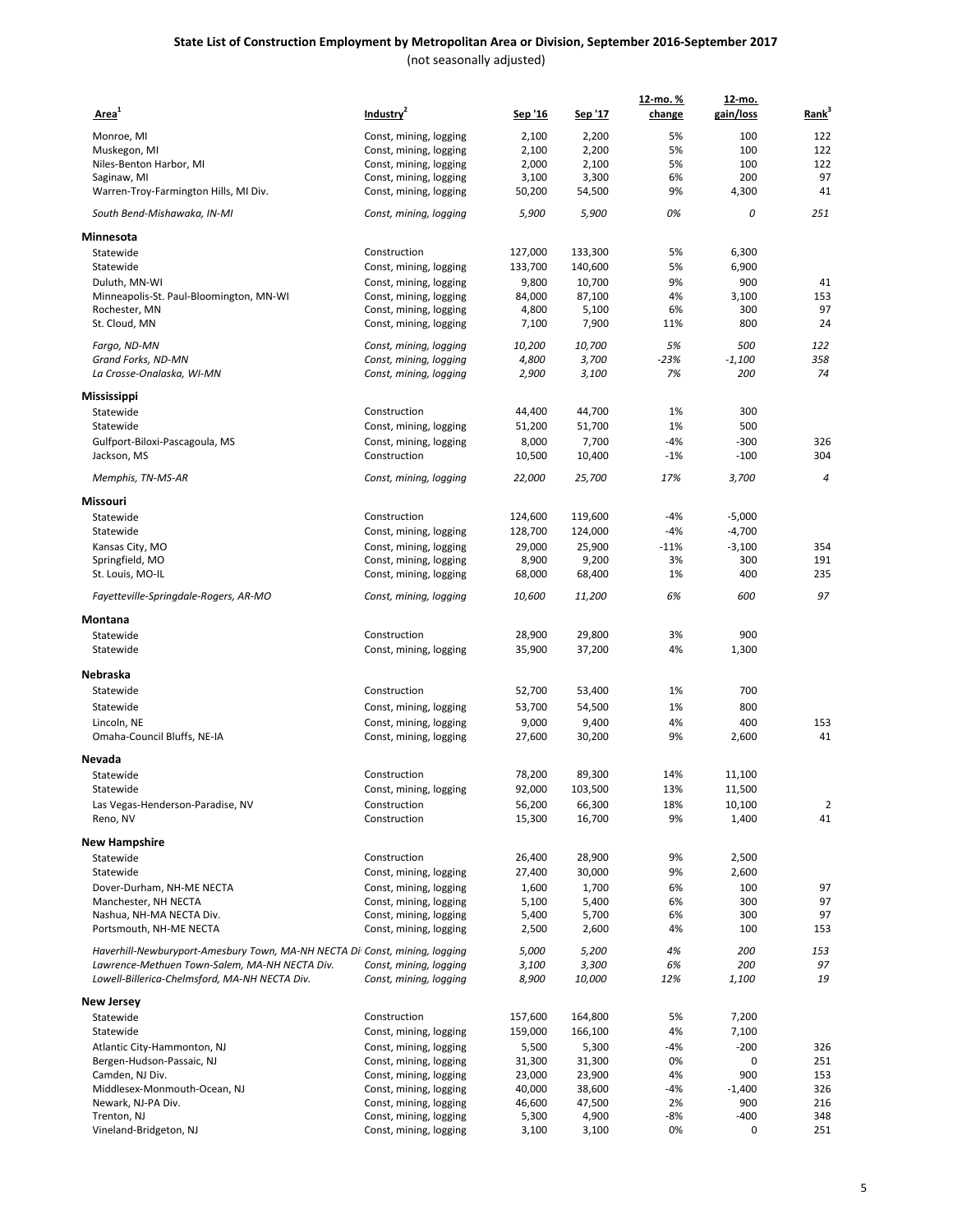| Area <sup>1</sup>                             | Industry <sup>2</sup>                            | Sep '16          | <u>Sep '17</u>   | 12-mo. %<br>change | 12-mo.<br>gain/loss | Rank <sup>3</sup> |
|-----------------------------------------------|--------------------------------------------------|------------------|------------------|--------------------|---------------------|-------------------|
| Allentown-Bethlehem-Easton, PA-NJ             | Const, mining, logging                           | 13,800           | 13,800           | 0%                 | 0                   | 251               |
| Wilmington, DE-MD-NJ Div.                     | Const, mining, logging                           | 17,200           | 16,900           | $-2%$              | $-300$              | 311               |
| <b>New Mexico</b>                             |                                                  |                  |                  |                    |                     |                   |
| Statewide                                     | Construction                                     | 43,000           | 46,000           | 7%                 | 3,000               |                   |
| Statewide                                     | Const, mining, logging                           | 61,800           | 64,400           | 4%                 | 2,600               |                   |
| Albuquerque, NM                               | Const, mining, logging                           | 21,800           | 22,900           | 5%                 | 1,100               | 122               |
| Las Cruces, NM                                | Const, mining, logging                           | 3,800            | 3,500            | -8%                | $-300$              | 348               |
| Santa Fe, NM                                  | Const, mining, logging                           | 2,800            | 2,900            | 4%                 | 100                 | 153               |
| <b>New York</b>                               |                                                  |                  |                  |                    |                     |                   |
| Statewide                                     | Construction                                     | 390,300          | 392,700          | 1%                 | 2,400               |                   |
| Statewide                                     | Const, mining, logging                           | 395,800          | 398,300          | 1%                 | 2,500               |                   |
| Albany-Schenectady-Troy, NY                   | Const, mining, logging                           | 20,600           | 20,900           | 1%                 | 300                 | 235               |
| Binghamton, NY                                | Const, mining, logging                           | 4,400            | 4,600            | 5%                 | 200                 | 122               |
| Buffalo-Cheektowaga-Niagara Falls, NY         | Const, mining, logging                           | 23,200           | 22,700           | -2%                | $-500$              | 311               |
| Dutchess County-Putnam County, NY Div.        | Const, mining, logging                           | 8,400            | 8,900            | 6%                 | 500                 | 97                |
| Elmira, NY                                    | Const, mining, logging                           | 1,800            | 1,700            | -6%                | $-100$              | 343               |
| Glens Falls, NY                               | Const, mining, logging                           | 2,600            | 2,700            | 4%                 | 100                 | 153               |
| Ithaca, NY                                    | Const, mining, logging                           | 1,300            | 1,300            | 0%                 | $\mathbf 0$         | 251               |
| Kingston, NY                                  | Const, mining, logging                           | 2,800            | 2,900            | 4%                 | 100                 | 153               |
| Nassau County-Suffolk County, NY Div.         | Const, mining, logging                           | 80,300           | 78,000           | -3%                | $-2,300$            | 319               |
| New York City, NY                             | Const, mining, logging                           | 149,900          | 156,900          | 5%                 | 7,000               | 122               |
| Orange-Rockland-Westchester, NY               | Const, mining, logging                           | 40,900           | 39,100           | $-4%$              | $-1,800$            | 326               |
| Rochester, NY                                 | Construction<br>Const, mining, logging           | 21,000<br>13,800 | 21,600<br>13,700 | 3%<br>$-1%$        | 600<br>$-100$       | 191<br>304        |
| Syracuse, NY<br>Utica-Rome, NY                | Const, mining, logging                           | 3,600            | 3,900            | 8%                 | 300                 | 53                |
| Watertown-Fort Drum, NY                       | Const, mining, logging                           | 1,900            | 1,900            | 0%                 | $\mathbf 0$         | 251               |
| <b>North Carolina</b>                         |                                                  |                  |                  |                    |                     |                   |
| Statewide                                     | Construction                                     | 204,600          | 202,300          | $-1%$              | $-2,300$            |                   |
| Statewide                                     | Const, mining, logging                           | 210,300          | 208,100          | $-1%$              | $-2,200$            |                   |
| Asheville, NC                                 | Const, mining, logging                           | 8,400            | 8,700            | 4%                 | 300                 | 153               |
| Burlington, NC                                | Const, mining, logging                           | 2,700            | 2,800            | 4%                 | 100                 | 153               |
| Charlotte-Concord-Gastonia, NC-SC             | Const, mining, logging                           | 62,600           | 65,300           | 4%                 | 2,700               | 153               |
| Durham-Chapel Hill, NC                        | Const, mining, logging                           | 8,000            | 8,100            | 1%                 | 100                 | 235               |
| Fayetteville, NC                              | Const, mining, logging                           | 4,600            | 4,600            | 0%                 | 0                   | 251               |
| Greensboro-High Point, NC                     | Const, mining, logging                           | 14,800           | 15,100           | 2%                 | 300                 | 216               |
| Greenville, NC                                | Const, mining, logging                           | 3,000            | 3,100            | 3%                 | 100                 | 191               |
| Hickory-Lenoir-Morganton, NC                  | Const, mining, logging                           | 3,800            | 3,800            | 0%                 | $\mathbf 0$         | 251               |
| Raleigh, NC                                   | Const, mining, logging                           | 35,800           | 35,800           | 0%                 | $\mathbf 0$         | 251               |
| Rocky Mount, NC                               | Const, mining, logging                           | 2,300            | 2,200            | -4%                | $-100$              | 326               |
| Wilmington, NC                                | Const, mining, logging                           | 7,000            | 7,100            | 1%                 | 100                 | 235               |
| Winston-Salem, NC                             | Const, mining, logging                           | 10,200           | 10,700           | 5%                 | 500                 | 122               |
| Myrtle Beach-Conway-North Myrtle Beach, SC-NC | Const, mining, logging                           | 9,000            | 9,900            | 10%                | 900                 | 31                |
| Virginia Beach-Norfolk-Newport News, VA-NC    | Const, mining, logging                           | 36,600           | 37,000           | 1%                 | 400                 | 235               |
| <b>North Dakota</b>                           |                                                  |                  |                  |                    |                     |                   |
| Statewide                                     | Construction                                     | 36,300           | 36,100           | $-1%$              | $-200$              |                   |
| Statewide                                     | Const, mining, logging                           | 51,200           | 55,500           | 8%                 | 4,300               |                   |
| Bismarck, ND                                  | Const, mining, logging                           | 5,900            | 6,000            | 2%                 | 100                 | 216               |
| Fargo, ND-MN                                  | Const, mining, logging                           | 10,200           | 10,700           | 5%                 | 500                 | 122               |
| Grand Forks, ND-MN                            | Const, mining, logging                           | 4,800            | 3,700            | $-23%$             | $-1,100$            | 358               |
| Ohio                                          |                                                  |                  |                  |                    |                     |                   |
| Statewide                                     | Construction                                     | 214,500          | 225,400          | 5%                 | 10,900              |                   |
| Statewide                                     | Const, mining, logging                           | 225,600          | 236,600          | 5%                 | 11,000              |                   |
| Akron, OH                                     | Const, mining, logging                           | 14,000           | 14,100           | 1%                 | 100                 | 235               |
| Canton-Massillon, OH                          | Const, mining, logging                           | 8,900            | 8,100            | -9%                | $-800$              | 352               |
| Cincinnati, OH-KY-IN<br>Cleveland-Elyria, OH  | Const, mining, logging                           | 46,900           | 48,500           | 3%                 | 1,600               | 191               |
| Columbus, OH                                  | Const, mining, logging                           | 37,200           | 40,000           | 8%                 | 2,800               | 53                |
| Dayton, OH                                    | Const, mining, logging<br>Const, mining, logging | 39,200<br>12,700 | 44,100<br>13,100 | 13%<br>3%          | 4,900<br>400        | 15<br>191         |
| Lima, OH                                      | Const, mining, logging                           | 2,000            | 2,100            | 5%                 | 100                 | 122               |
| Mansfield, OH                                 | Const, mining, logging                           | 2,300            | 2,400            | 4%                 | 100                 | 153               |
| Springfield, OH                               | Const, mining, logging                           | 1,300            | 1,300            | 0%                 | 0                   | 251               |
| Toledo, OH                                    | Const, mining, logging                           | 13,900           | 13,400           | -4%                | -500                | 326               |
| Weirton-Steubenville, WV-OH                   | Const, mining, logging                           | 1,700            | 1,700            | 0%                 | 0                   | 251               |
| Youngstown-Warren-Boardman, OH-PA             | Const, mining, logging                           | 9,700            | 10,200           | 5%                 | 500                 | 122               |
| Huntington-Ashland, WV-KY-OH                  | Const, mining, logging                           | 8,000            | 7,500            | $-6%$              | $-500$              | 343               |
|                                               |                                                  |                  |                  |                    |                     |                   |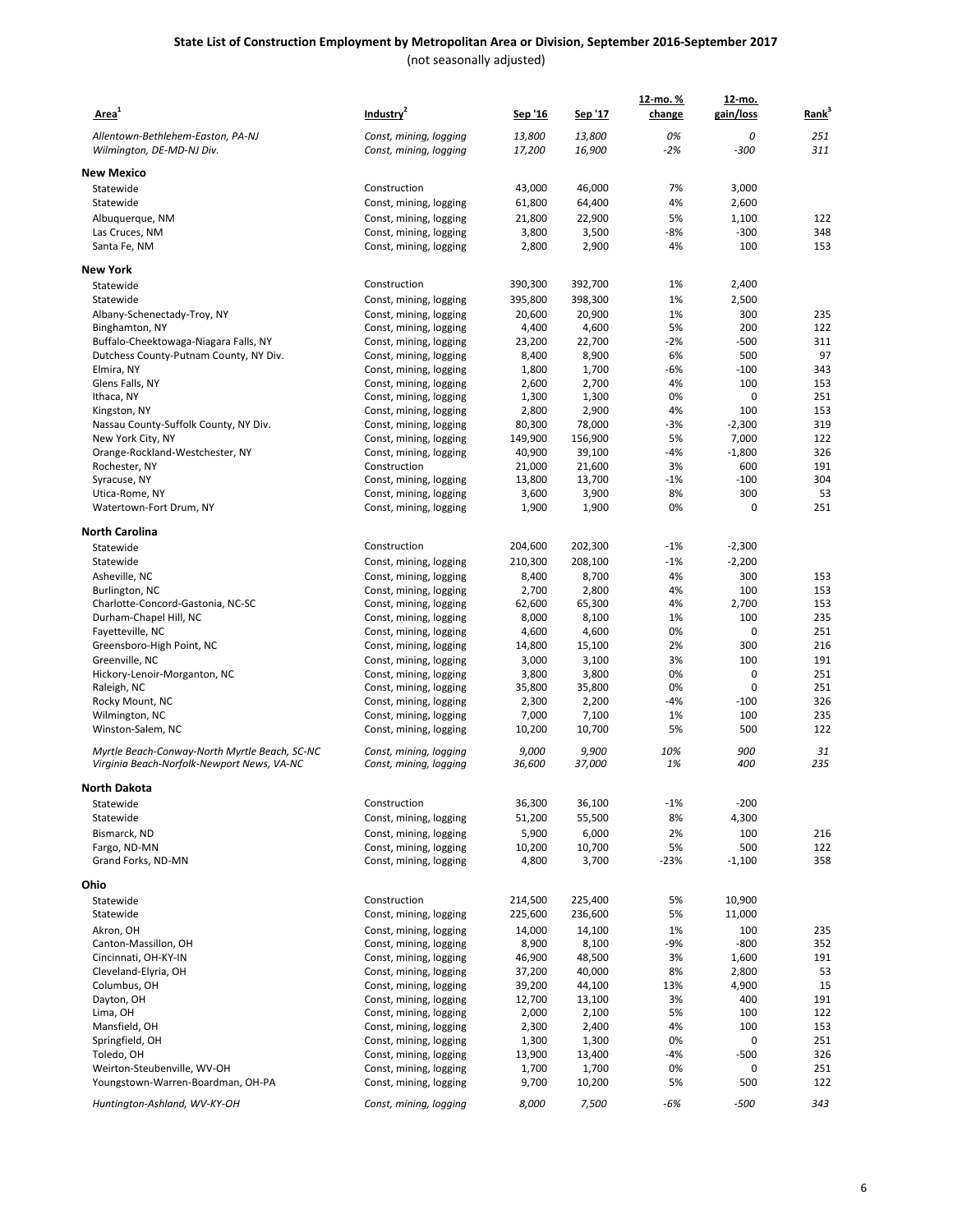#### **State List of Construction Employment by Metropolitan Area or Division, September 2016-September 2017** (not seasonally adjusted)

| Area <sup>+</sup>                                                                | Industry <sup>2</sup>                            | Sep '16          | Sep '17          | 12-mo. %<br>change | 12-mo.<br>gain/loss | Rank <sup>3</sup> |
|----------------------------------------------------------------------------------|--------------------------------------------------|------------------|------------------|--------------------|---------------------|-------------------|
| Oklahoma                                                                         |                                                  |                  |                  |                    |                     |                   |
| Statewide                                                                        | Construction                                     | 79,300           | 83,500           | 5%                 | 4,200               |                   |
| Statewide                                                                        | Const, mining, logging                           | 122,300          | 130,300          | 7%                 | 8,000               |                   |
| Lawton, OK                                                                       | Const, mining, logging                           | 1,800            | 1,800            | 0%                 | $\mathbf 0$         | 251               |
| Oklahoma City, OK                                                                | Construction                                     | 29,400           | 28,600           | -3%                | $-800$              | 319               |
| Tulsa, OK                                                                        | Construction                                     | 23,500           | 23,500           | 0%                 | $\mathbf 0$         | 251               |
| Fort Smith, AR-OK                                                                | Const, mining, logging                           | 5,600            | 5,400            | $-4%$              | $-200$              | 326               |
| Oregon                                                                           |                                                  |                  |                  |                    |                     |                   |
| Statewide                                                                        | Construction                                     | 94,500           | 108,000          | 14%                | 13,500              |                   |
| Statewide                                                                        | Const, mining, logging                           | 102,400          | 116,100          | 13%                | 13,700              |                   |
| Albany, OR                                                                       | Construction                                     | 2,700<br>6,200   | 3,100<br>7,000   | 15%<br>13%         | 400<br>800          | 8<br>15           |
| Bend-Redmond, OR<br>Corvallis, OR                                                | Const, mining, logging<br>Const, mining, logging | 1,300            | 1,300            | 0%                 | $\mathbf 0$         | 251               |
| Eugene, OR                                                                       | Construction                                     | 7,000            | 7,500            | 7%                 | 500                 | 74                |
| Grants Pass, OR                                                                  | Construction                                     | 1,000            | 1,000            | 0%                 | $\mathbf 0$         | 251               |
| Medford, OR                                                                      | Construction                                     | 4,200            | 4,400            | 5%                 | 200                 | 122               |
| Portland-Vancouver-Hillsboro, OR-WA                                              | Construction                                     | 64,800           | 73,900           | 14%                | 9,100               | 10                |
| Salem, OR                                                                        | Construction                                     | 10,100           | 11,100           | 10%                | 1,000               | 31                |
| Pennsylvania                                                                     |                                                  |                  |                  |                    |                     |                   |
| Statewide                                                                        | Construction                                     | 249,800          | 257,800          | 3%                 | 8,000               |                   |
| Statewide                                                                        | Const, mining, logging                           | 274,200          | 281,900          | 3%                 | 7,700               |                   |
| Allentown-Bethlehem-Easton, PA-NJ                                                | Const, mining, logging                           | 13,800           | 13,800           | 0%                 | $\mathbf 0$         | 251               |
| Altoona, PA                                                                      | Const, mining, logging                           | 3,000            | 3,000            | 0%                 | 0                   | 251               |
| Bloomsburg-Berwick, PA                                                           | Const, mining, logging                           | 1,200            | 1,100            | -8%                | $-100$              | 348               |
| Chambersburg-Waynesboro, PA                                                      | Const, mining, logging                           | 2,200            | 2,300            | 5%                 | 100                 | 122               |
| Delaware County, PA                                                              | Const, mining, logging                           | 11,700           | 11,900           | 2%                 | 200                 | 216               |
| East Stroudsburg, PA                                                             | Const, mining, logging                           | 1,800            | 1,800            | 0%                 | $\mathbf 0$         | 251               |
| Erie, PA                                                                         | Const, mining, logging                           | 4,300            | 4,400            | 2%<br>6%           | 100<br>100          | 216<br>97         |
| Gettysburg, PA<br>Harrisburg-Carlisle, PA                                        | Const, mining, logging<br>Const, mining, logging | 1,800<br>11,200  | 1,900<br>11,400  | 2%                 | 200                 | 216               |
| Johnstown, PA                                                                    | Const, mining, logging                           | 2,000            | 2,000            | 0%                 | $\mathbf 0$         | 251               |
| Lancaster, PA                                                                    | Const, mining, logging                           | 16,500           | 17,200           | 4%                 | 700                 | 153               |
| Montgomery County-Bucks County-Chester County, PA Div Const, mining, logging     |                                                  | 53,400           | 54,000           | 1%                 | 600                 | 235               |
| Philadelphia City, PA                                                            | Const, mining, logging                           | 12,100           | 13,000           | 7%                 | 900                 | 74                |
| Pittsburgh, PA                                                                   | Construction                                     | 56,700           | 58,700           | 4%                 | 2,000               | 153               |
| Reading, PA                                                                      | Const, mining, logging                           | 8,300            | 8,100            | $-2%$              | $-200$              | 311               |
| Scranton--Wilkes-Barre--Hazleton, PA                                             | Const, mining, logging                           | 10,200           | 10,400           | 2%                 | 200                 | 216               |
| York-Hanover, PA                                                                 | Const, mining, logging                           | 12,100           | 12,100           | 0%                 | 0                   | 251               |
| Newark, NJ-PA Div.<br>Youngstown-Warren-Boardman, OH-PA                          | Const, mining, logging<br>Const, mining, logging | 46,600<br>9,700  | 47,500<br>10,200 | 2%<br>5%           | 900<br>500          | 216<br>122        |
| Rhode Island                                                                     |                                                  |                  |                  |                    |                     |                   |
| Statewide                                                                        | Construction                                     | 19,300           | 21,900           | 13%                | 2,600               |                   |
| Statewide                                                                        | Const, mining, logging                           | 19,500           | 22,100           | 13%                | 2,600               |                   |
| Providence-Warwick, RI-MA NECTA                                                  | Construction                                     | 24,500           | 27,300           | 11%                | 2,800               | 24                |
| Norwich-New London-Westerly, CT-RI NECTA                                         | Const, mining, logging                           | 4,400            | 4,500            | 2%                 | 100                 | 216               |
| <b>South Carolina</b>                                                            |                                                  |                  |                  |                    |                     |                   |
| Statewide                                                                        | Construction                                     | 96,000           | 95,700           | $-0.3%$            | $-300$              |                   |
| Statewide                                                                        | Const, mining, logging                           | 100,200          | 100,000          | $-0.2%$            | $-200$              |                   |
| Charleston-North Charleston, SC                                                  | Const, mining, logging                           | 19,300           | 20,600           | 7%                 | 1,300               | 74                |
| Columbia, SC                                                                     | Const, mining, logging                           | 16,700           | 13,000           | $-22%$             | $-3,700$            | 357               |
| Greenville-Anderson-Mauldin, SC<br>Myrtle Beach-Conway-North Myrtle Beach, SC-NC | Const, mining, logging<br>Const, mining, logging | 18,500<br>9,000  | 20,900<br>9,900  | 13%<br>10%         | 2,400<br>900        | 15<br>31          |
| Spartanburg, SC                                                                  | Const, mining, logging                           | 6,600            | 6,600            | 0%                 | 0                   | 251               |
| Augusta-Richmond County, GA-SC<br>Charlotte-Concord-Gastonia, NC-SC              | Const, mining, logging<br>Const, mining, logging | 11,900<br>62,600 | 12,300<br>65,300 | 3%<br>4%           | 400<br>2,700        | 191<br>153        |
|                                                                                  |                                                  |                  |                  |                    |                     |                   |
| South Dakota                                                                     |                                                  |                  |                  |                    |                     |                   |
| Statewide                                                                        | Construction                                     | 24,700           | 23,900           | -3%                | $-800$              |                   |
| Statewide                                                                        | Const, mining, logging                           | 25,700           | 25,000           | -3%                | $-700$              |                   |
| Rapid City, SD<br>Sioux Falls, SD                                                | Const, mining, logging<br>Const, mining, logging | 5,100<br>8,800   | 5,100<br>8,700   | 0%<br>$-1%$        | 0<br>$-100$         | 251<br>304        |
| Tennessee                                                                        |                                                  |                  |                  |                    |                     |                   |
| Statewide                                                                        | Construction                                     | 117,900          | 122,600          | 4%                 | 4,700               |                   |
| Statewide                                                                        | Const, mining, logging                           | 121,900          | 126,900          | 4%                 | 5,000               |                   |
| Chattanooga, TN-GA                                                               | Const, mining, logging                           | 10,200           | 10,300           | 1%                 | 100                 | 235               |
|                                                                                  |                                                  |                  |                  |                    |                     |                   |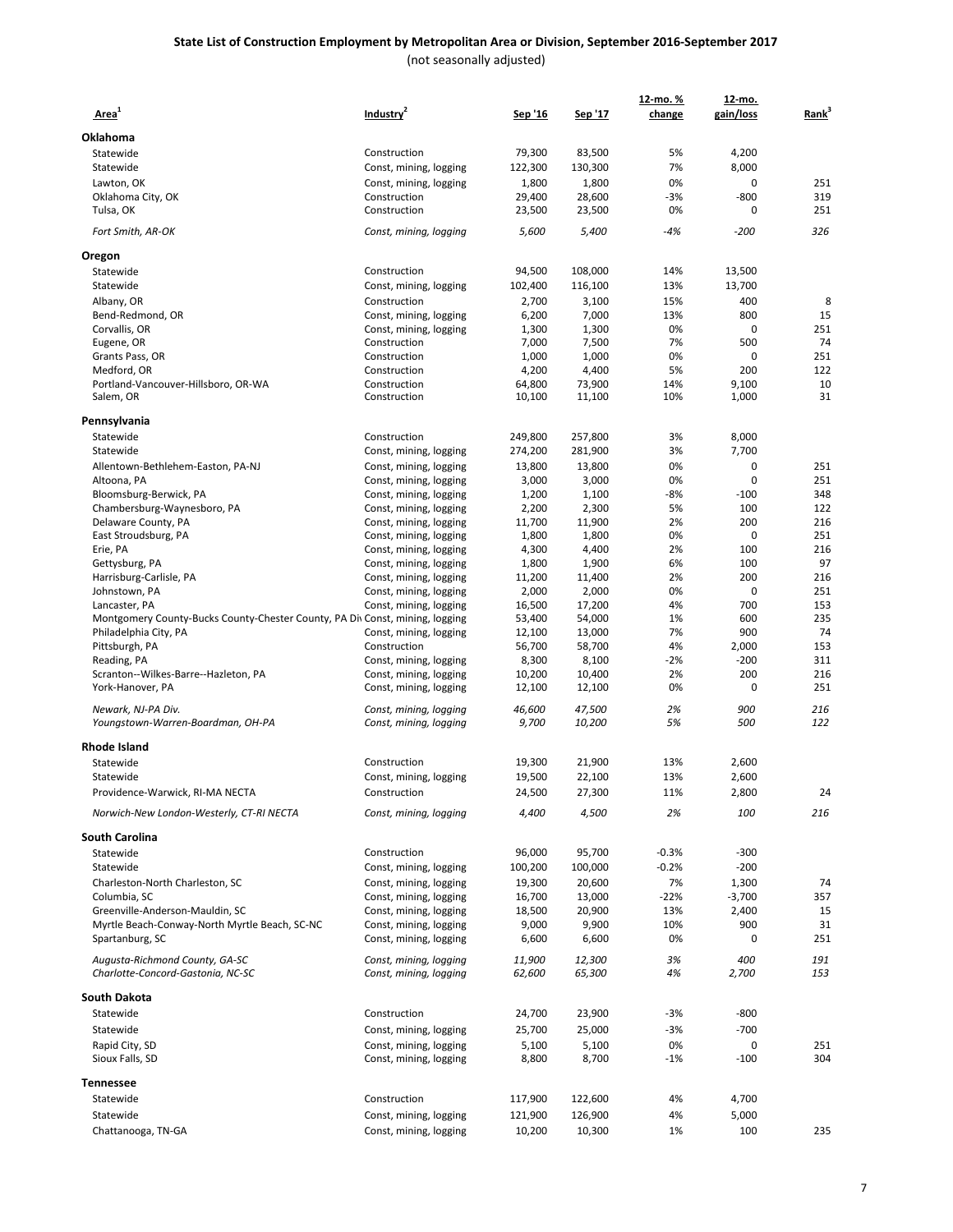| Area <sup>1</sup>                              | Industry <sup>2</sup>  | Sep '16 | Sep '17         | 12-mo.%<br>change | 12-mo.<br>gain/loss | Rank <sup>3</sup> |
|------------------------------------------------|------------------------|---------|-----------------|-------------------|---------------------|-------------------|
|                                                |                        |         |                 |                   |                     |                   |
| Clarksville, TN-KY                             | Const, mining, logging | 3,100   | 3,000           | $-3%$             | $-100$              | 319               |
| Cleveland, TN                                  | Const, mining, logging | 1,700   | 1,700           | 0%                | 0                   | 251               |
| Jackson, TN                                    | Const, mining, logging | 2,900   | 2,900           | 0%                | 0                   | 251               |
| Johnson City, TN                               | Const, mining, logging | 2,300   | 2,200           | $-4%$             | $-100$              | 326               |
| Kingsport-Bristol-Bristol, TN-VA               | Const, mining, logging | 7,400   | 7,300           | $-1%$             | $-100$              | 304               |
| Knoxville, TN                                  | Const, mining, logging | 18,500  | 17,600          | $-5%$             | $-900$              | 335               |
| Memphis, TN-MS-AR                              | Const, mining, logging | 22,000  | 25,700          | 17%               | 3,700               | $\overline{a}$    |
| Morristown, TN                                 | Const, mining, logging | 2,000   | 2,000           | 0%                | 0                   | 251               |
| Nashville-Davidson--Murfreesboro--Franklin, TN | Const, mining, logging | 41,000  | 43,000          | 5%                | 2,000               | 122               |
| Texas                                          |                        |         |                 |                   |                     |                   |
| Statewide                                      | Construction           | 707,900 | 718,400         | 1%                | 10,500              |                   |
| Statewide                                      | Const, mining, logging | 922,900 | 967,000         | 5%                | 44,100              |                   |
| Abilene, TX                                    | Const, mining, logging | 4,400   | 4,400           | 0%                | 0                   | 251               |
| Amarillo, TX                                   | Const, mining, logging | 7,200   | 7,500           | 4%                | 300                 | 153               |
| Austin-Round Rock, TX                          | Const, mining, logging | 60,000  | 63,700          | 6%                | 3,700               | 97                |
| Beaumont-Port Arthur, TX                       | Const, mining, logging | 18,800  | 19,300          | 3%                | 500                 | 191               |
| Brownsville-Harlingen, TX                      | Const, mining, logging | 3,200   | 3,400           | 6%                | 200                 | 97                |
| College Station-Bryan, TX                      | Const, mining, logging | 7,300   | 7,500           | 3%                | 200                 | 191               |
| Corpus Christi, TX                             | Const, mining, logging | 21,900  | 23,400          | 7%                | 1,500               | 74                |
| Dallas-Plano-Irving, TX Div.                   | Const, mining, logging | 136,200 | 140,200         | 3%                | 4,000               | 191               |
| El Paso, TX                                    | Const, mining, logging | 15,000  | 15,600          | 4%                | 600                 | 153               |
| Fort Worth-Arlington, TX Div.                  | Const, mining, logging | 71,000  | 72,400          | 2%                | 1,400               | 216               |
| Houston-The Woodlands-Sugar Land, TX           | Construction           | 217,400 | 206,400         | -5%               | $-11,000$           | 335               |
| Killeen-Temple, TX                             | Const, mining, logging | 9,800   | 11,300          | 15%               | 1,500               | 8                 |
| Laredo, TX                                     | Const, mining, logging | 3,400   | 3,400           | 0%                | 0                   | 251               |
| Longview, TX                                   | Const, mining, logging | 14,600  | 14,600          | 0%                | 0                   | 251               |
| Lubbock, TX                                    | Const, mining, logging | 7,300   | 7,400           | 1%                | 100                 | 235               |
| McAllen-Edinburg-Mission, TX                   | Const, mining, logging | 8,000   | 8,300           | 4%                | 300                 | 153               |
| Midland, TX                                    | Const, mining, logging | 23,700  | 25,900          | 9%                | 2,200               | 41                |
| Odessa, TX                                     | Const, mining, logging | 14,400  | 15,100          | 5%                | 700                 | 122               |
| San Angelo, TX                                 | Const, mining, logging | 4,000   | 4,200           | 5%                | 200                 | 122               |
| San Antonio-New Braunfels, TX                  | Construction           | 52,000  | 55,700          | 7%                | 3,700               | 74                |
| Sherman-Denison, TX                            | Const, mining, logging | 3,000   | 3,200           | 7%                | 200                 | 74                |
| Texarkana, TX-AR                               | Const, mining, logging | 2,700   | 2,900           | 7%                | 200                 | 74                |
| Tyler, TX                                      | Const, mining, logging | 6,000   | 6,200           | 3%                | 200                 | 191               |
| Victoria, TX                                   | Const, mining, logging | 4,500   | 4,000           | $-11%$            | $-500$              | 354               |
| Waco, TX                                       | Const, mining, logging | 7,300   | 7,400           | 1%                | 100                 | 235               |
| Wichita Falls, TX                              | Const, mining, logging | 3,100   | 3,000           | -3%               | $-100$              | 319               |
| Utah                                           |                        |         |                 |                   |                     |                   |
| Statewide                                      | Construction           | 94,400  | 99,100          | 5%                | 4,700               |                   |
| Statewide                                      | Const, mining, logging | 102,800 | 107,000         | 4%                | 4,200               |                   |
| Logan, UT-ID                                   | Const, mining, logging | 2,900   | 2,900           | 0%                | 0                   | 251               |
| Ogden-Clearfield, UT                           | Const, mining, logging | 18,700  | 18,200          | -3%               | $-500$              | 319               |
| Provo-Orem, UT                                 | Const, mining, logging | 22,000  | 23,700          | 8%                | 1,700               | 53                |
| Salt Lake City, UT                             | Const, mining, logging | 40,200  | 42,200          | 5%                | 2,000               | 122               |
| St. George, UT                                 | Const, mining, logging | 6,200   | 6,900           | 11%               | 700                 | 24                |
| Vermont                                        |                        |         |                 |                   |                     |                   |
| Statewide                                      | Construction           | 16,400  | 16,600          | 1%                | 200                 |                   |
| Statewide                                      | Const, mining, logging | 17,200  | 17,500          | 2%                | 300                 |                   |
| Burlington-South Burlington, VT NECTA          | Const, mining, logging | 6,200   | 6,000           | $-3%$             | $-200$              | 319               |
| Virginia                                       |                        |         |                 |                   |                     |                   |
| Statewide                                      | Construction           | 191,200 | 193,800         | 1%                | 2,600               |                   |
| Statewide                                      | Const, mining, logging | 199,000 | 201,600         | 1%                | 2,600               |                   |
| Charlottesville, VA                            | Const, mining, logging | 5,700   | 5,800           | 2%                | 100                 | 216               |
| Lynchburg, VA                                  |                        | 5,800   | 5,700           | $-2%$             | $-100$              | 311               |
| Northern Virginia, VA                          | Const, mining, logging |         |                 | 3%                |                     | 191               |
|                                                | Const, mining, logging | 73,000  | 75,300          |                   | 2,300               | 97                |
| Richmond, VA                                   | Const, mining, logging | 37,800  | 40,000<br>9,700 | 6%<br>3%          | 2,200<br>300        |                   |
| Roanoke, VA                                    | Const, mining, logging | 9,400   |                 |                   | 400                 | 191<br>235        |
| Virginia Beach-Norfolk-Newport News, VA-NC     | Const, mining, logging | 36,600  | 37,000          | 1%                |                     |                   |
| Kingsport-Bristol-Bristol, TN-VA               | Const, mining, logging | 7,400   | 7,300           | $-1%$             | $-100$              | 304               |
| Washington                                     |                        |         |                 |                   |                     |                   |
| Statewide                                      | Construction           | 195,500 | 204,600         | 5%                | 9,100               |                   |
| Statewide                                      | Const, mining, logging | 202,000 | 211,400         | 5%                | 9,400               |                   |
| Bellingham, WA                                 | Const, mining, logging | 7,300   | 7,600           | 4%                | 300                 | 153               |
| Bremerton-Silverdale, WA                       | Const, mining, logging | 4,500   | 4,500           | 0%                | 0                   | 251               |
| Kennewick-Richland, WA                         | Const, mining, logging | 7,800   | 8,100           | 4%                | 300                 | 153               |
| Longview, WA                                   | Const, mining, logging | 3,400   | 3,400           | 0%                | 0                   | 251               |
| Mount Vernon-Anacortes, WA                     | Const, mining, logging | 4,000   | 4,300           | 8%                | 300                 | 53                |